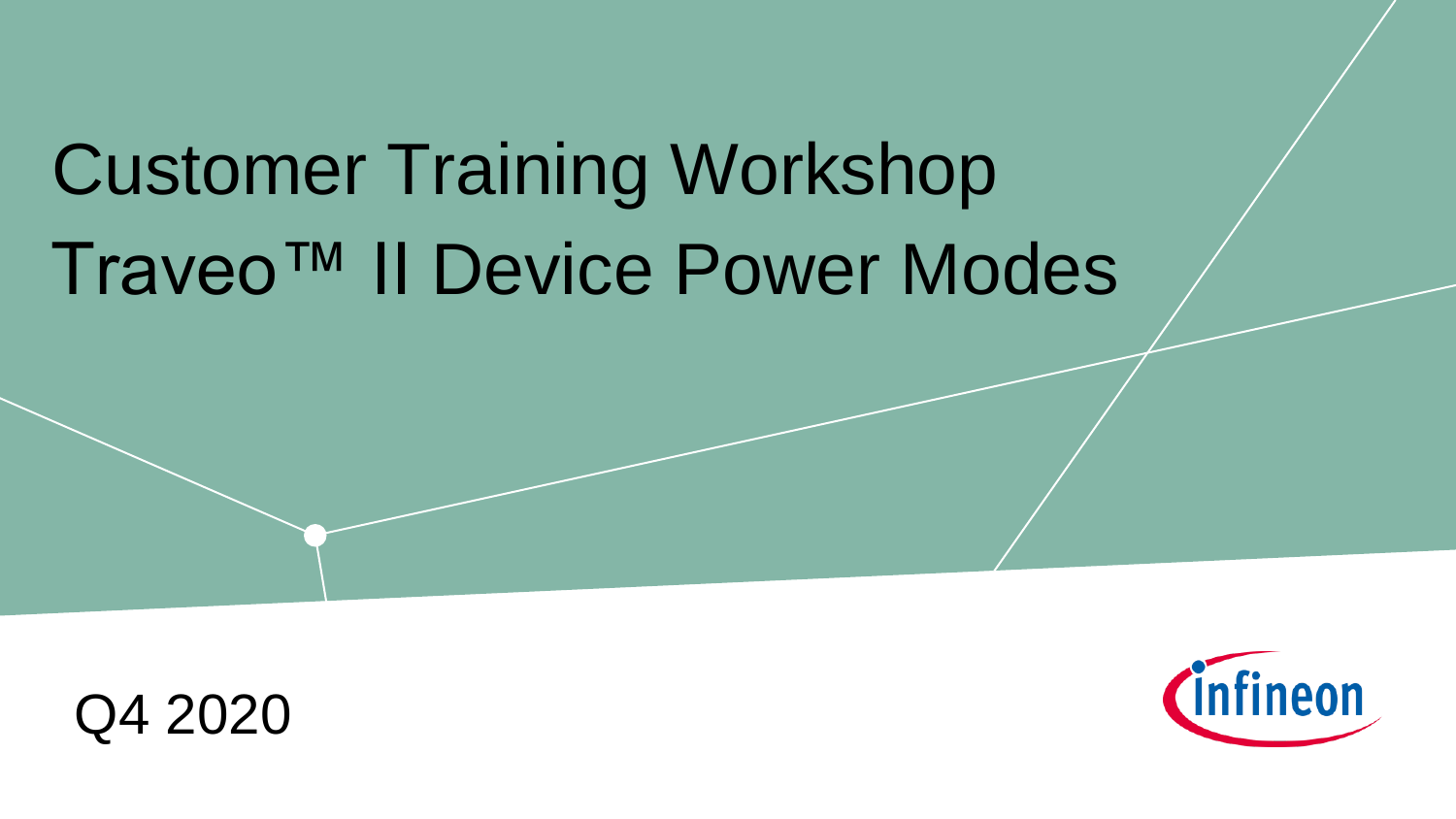

 $\rightarrow$  Target product list for this training material

| <b>Family Category</b>                                  | <b>Series</b> | <b>Code Flash Memory Size</b> |
|---------------------------------------------------------|---------------|-------------------------------|
| Traveo <sup>™</sup> Il Automotive Body Controller Entry | CYT2B6        | Up to 576KB                   |
| <b>Traveo II Automotive Body Controller Entry</b>       | CYT2B7        | Up to 1088KB                  |
| <b>Traveo II Automotive Body Controller Entry</b>       | CYT2B9        | Up to 2112KB                  |
| <b>Traveo II Automotive Body Controller Entry</b>       | CYT2BL        | Up to 4160KB                  |
| <b>Traveo II Automotive Body Controller High</b>        | CYT3BB/4BB    | Up to 4160KB                  |
| Traveo II Automotive Body Controller High               | CYT4BF        | Up to 8384KB                  |
| <b>Traveo II Automotive Cluster</b>                     | CYT3DL        | Up to 4160KB                  |
| <b>Traveo II Automotive Cluster</b>                     | CYT4DN        | Up to 6336KB                  |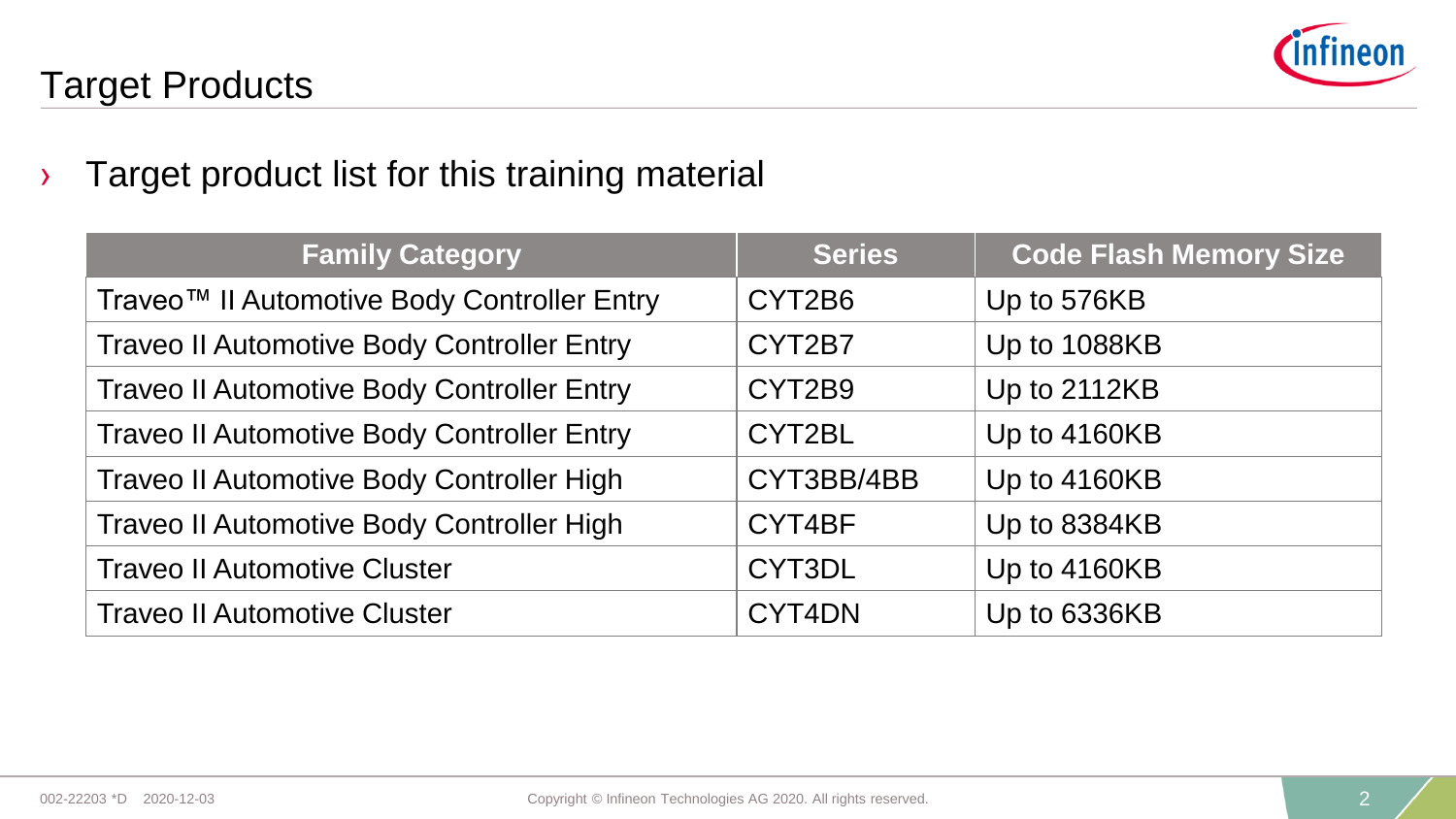

## Introduction to Traveo II Body Controller Entry

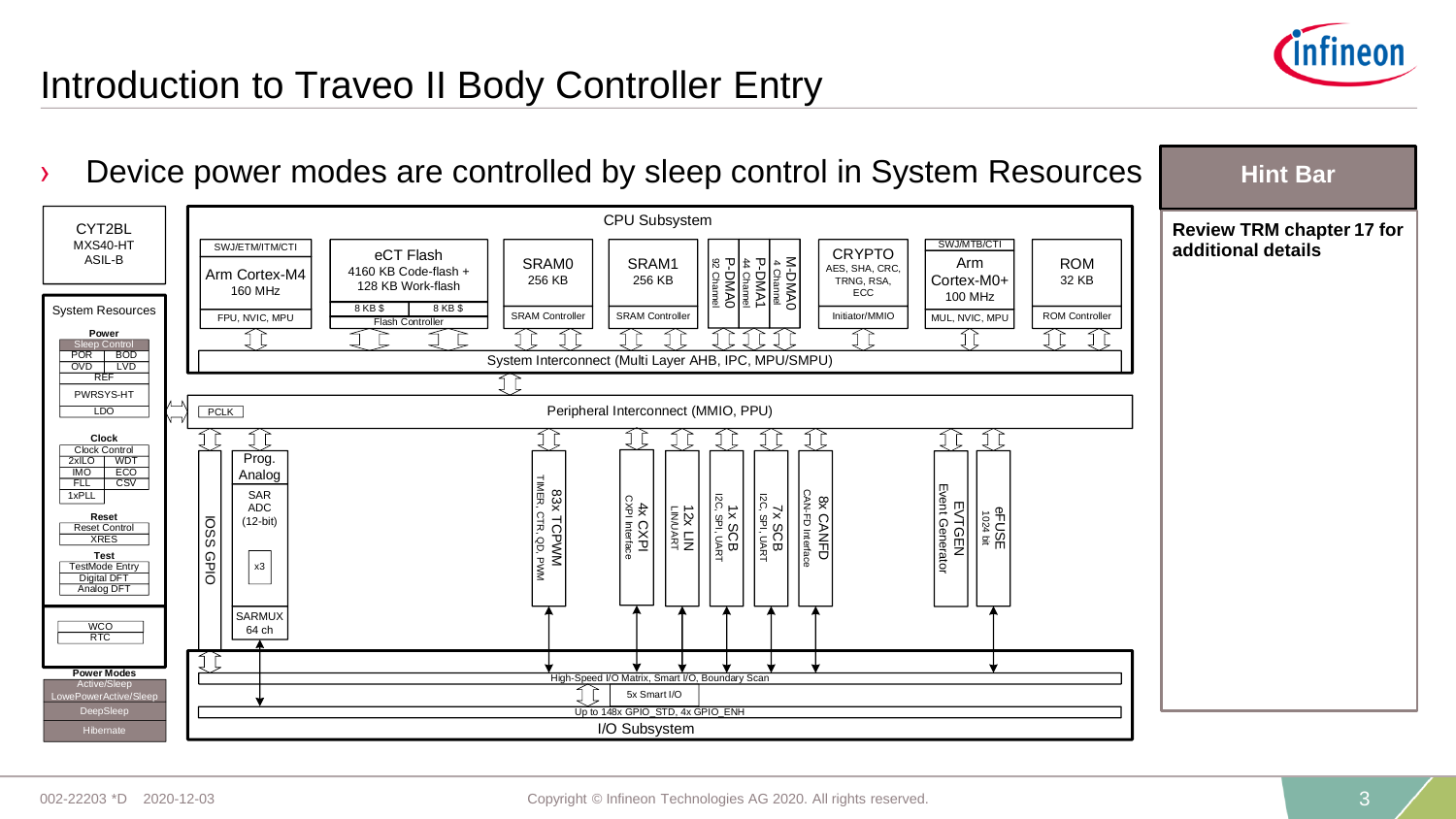

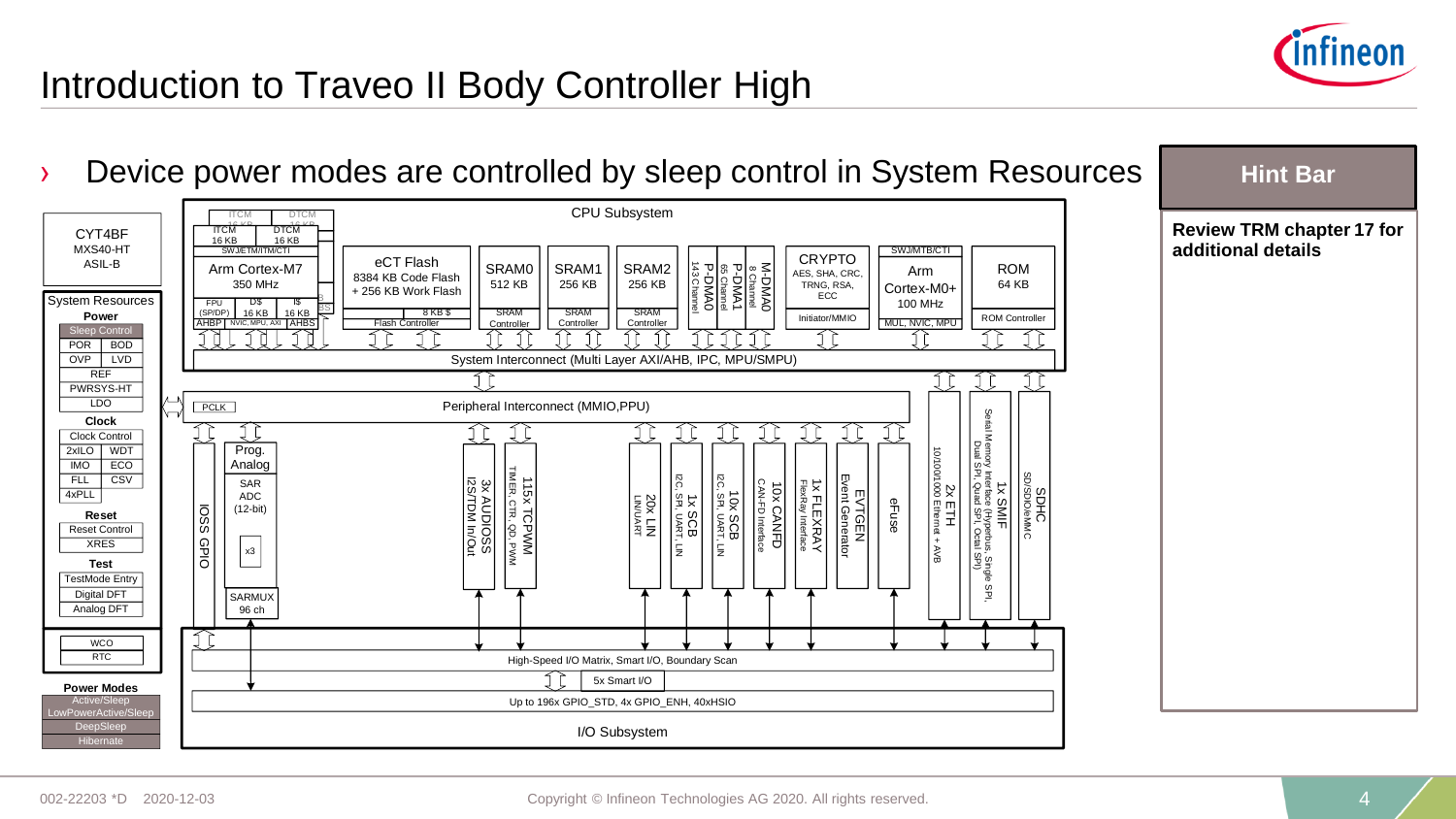

## Introduction to Traveo II Cluster

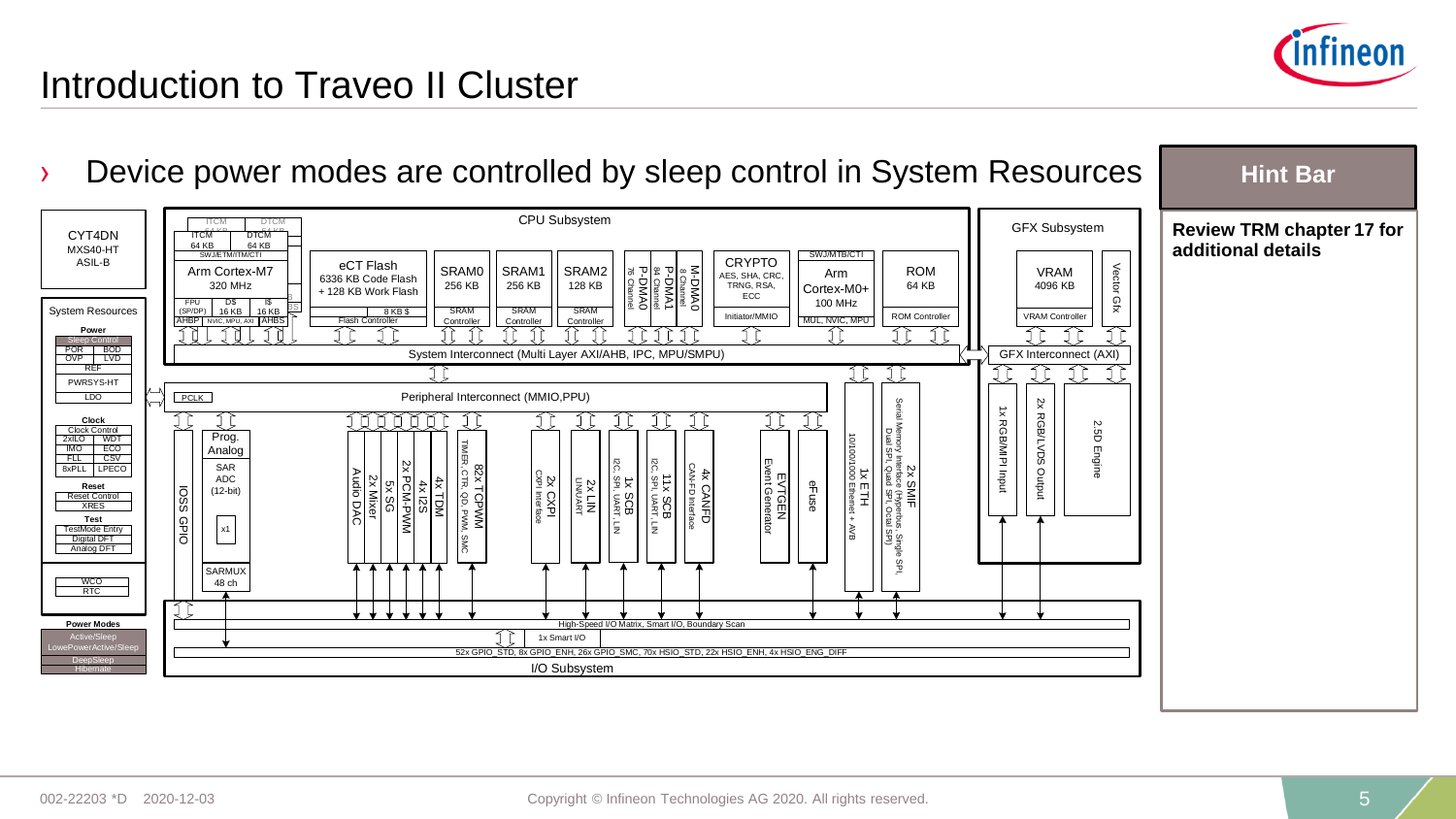**Overview** 

› Advantage

user applications





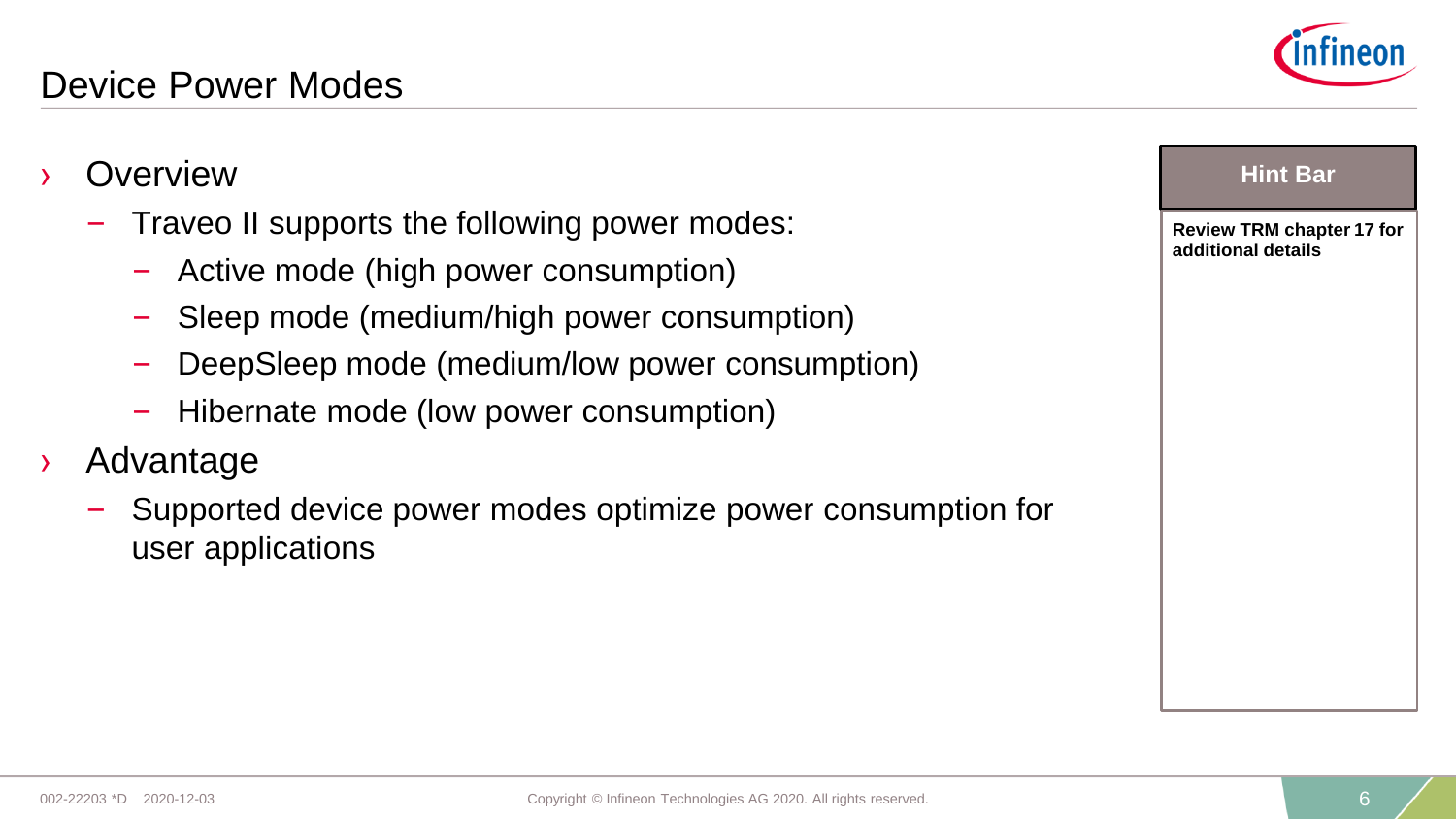### Power Modes

- The device enters Active mode upon any device reset
- All the logic, memory, and peripherals are available
- The software can decide to enable or disable specific peripherals and power domains

|                      | <b>Component</b> | <b>State</b> | <b>Component</b>               | <b>State</b>             |
|----------------------|------------------|--------------|--------------------------------|--------------------------|
| <b>Core Function</b> | CPU              | On           | High-speed clock (IMO/ECO/PLL) | On                       |
|                      | P-DMA/M-DMA      | <b>On</b>    | ILO/WCO/LPECO <sup>1</sup>     | <b>On</b>                |
|                      | <b>SRAM</b>      | On           | Power-on-Reset (POR)           | On                       |
|                      | Flash            | On           | LVD/BOD/OVD/OCD                | On                       |
|                      | CSV              | On           | ۰                              | $\overline{\phantom{0}}$ |
| Peripherals          | ADC              | On           | <b>RTC</b>                     | On                       |
|                      | <b>TCPWM</b>     | On           | <b>SCB</b>                     | On                       |
|                      | <b>GPIO</b>      | On           | <b>LIN</b>                     | On                       |
|                      | <b>EVTGEN</b>    | On           | M_TTCAN                        | On                       |
|                      | WDT/MCWDT        | On           | <b>Others</b>                  | On                       |



#### **Hint Bar**

**Review the Device Power Modes TRM chapter for additional details**

**In Active mode, power consumption can be reduced using software control (such as clock settings and power on/off). The software setting is available in the low-power profiles (LPACTIVE)**

**Refer to the datasheet for the current consumption details**

002-22203 \*D 2020-12-03 Copyright © Infineon Technologies AG 2020. All rights reserved. 7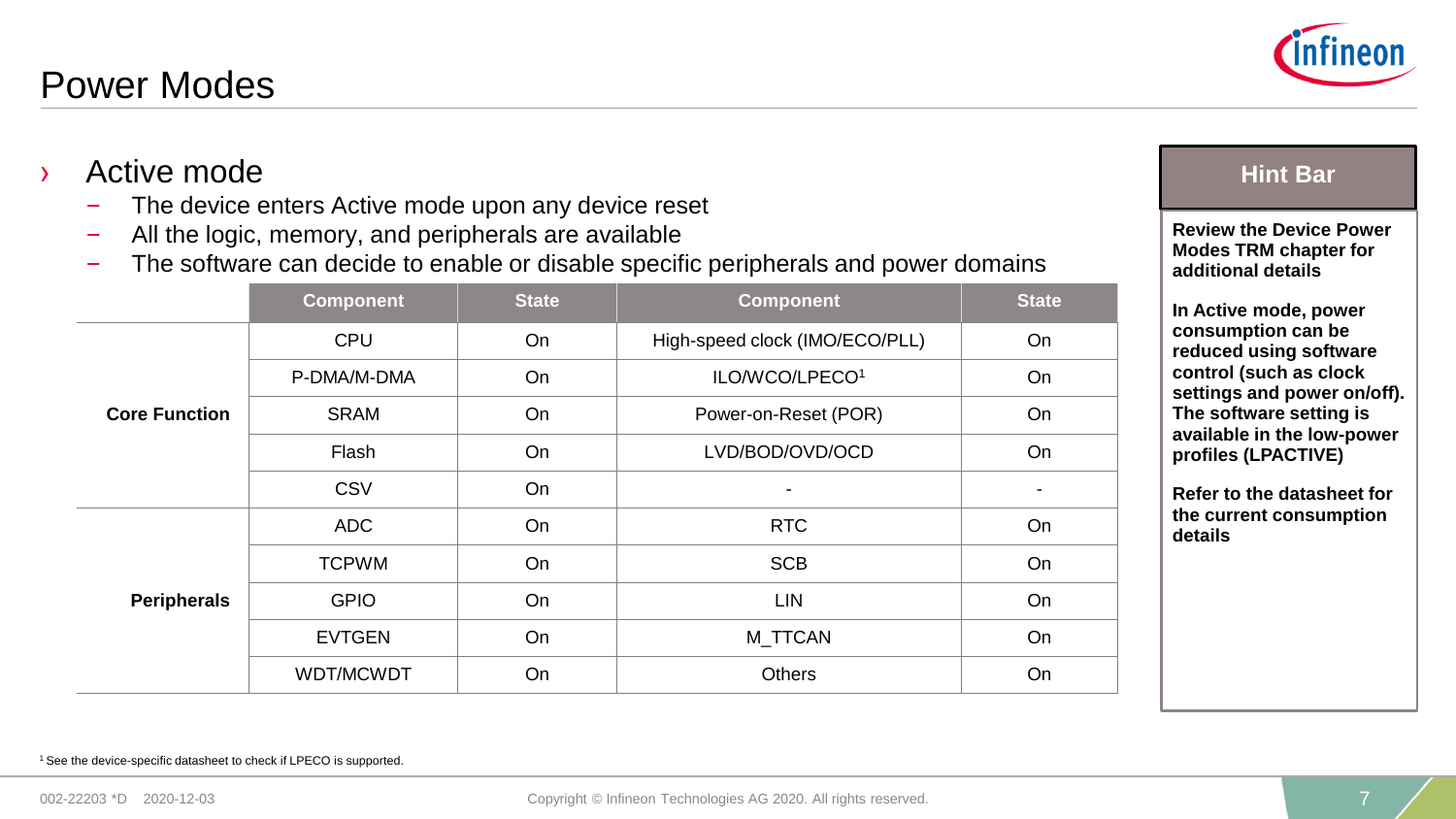#### <sup>1</sup> See the device-specific datasheet to check if LPECO is supported.

<sup>2</sup>WDT/MCWDT operation can be disabled before switching to low-power mode. If WDT/MCWDT is used in low-power mode, CPU must wake up to clear the WDT/MCWDT

– The CPU clock is turned off and the CPU enters Sleep mode

– Any peripheral interrupt can wake up the CPU in Active mode

| <b>Power Modes</b> |  |
|--------------------|--|
|                    |  |

– All other peripherals are available

Sleep mode

**Core Function**

**Peripherals**



**Review the Device Power Modes TRM chapter for additional details**

**Hint Bar** 

**In Sleep mode, power consumption can be reduced using software control (such as clock settings and power on/off). The software setting is available in the low-power profiles (LPSLEEP)**

**Refer to the datasheet for the current consumption details**

**Component State Component State**

P-DMA/M-DMA On I UOWCO/LPECO<sup>1</sup> On

CPU Sleep High-speed clock (IMO/ECO/PLL) On

SRAM On Power-on-Reset (POR) On Flash  $\bigcup$  On LVD/BOD/OVD/OCD  $\bigcup$  On CSV On - -

ADC On RTC On TCPWM | On | SCB | On GPIO On LIN On EVTGEN On M\_TTCAN On WDT/MCWDT<sup>2</sup> On On Others On Others On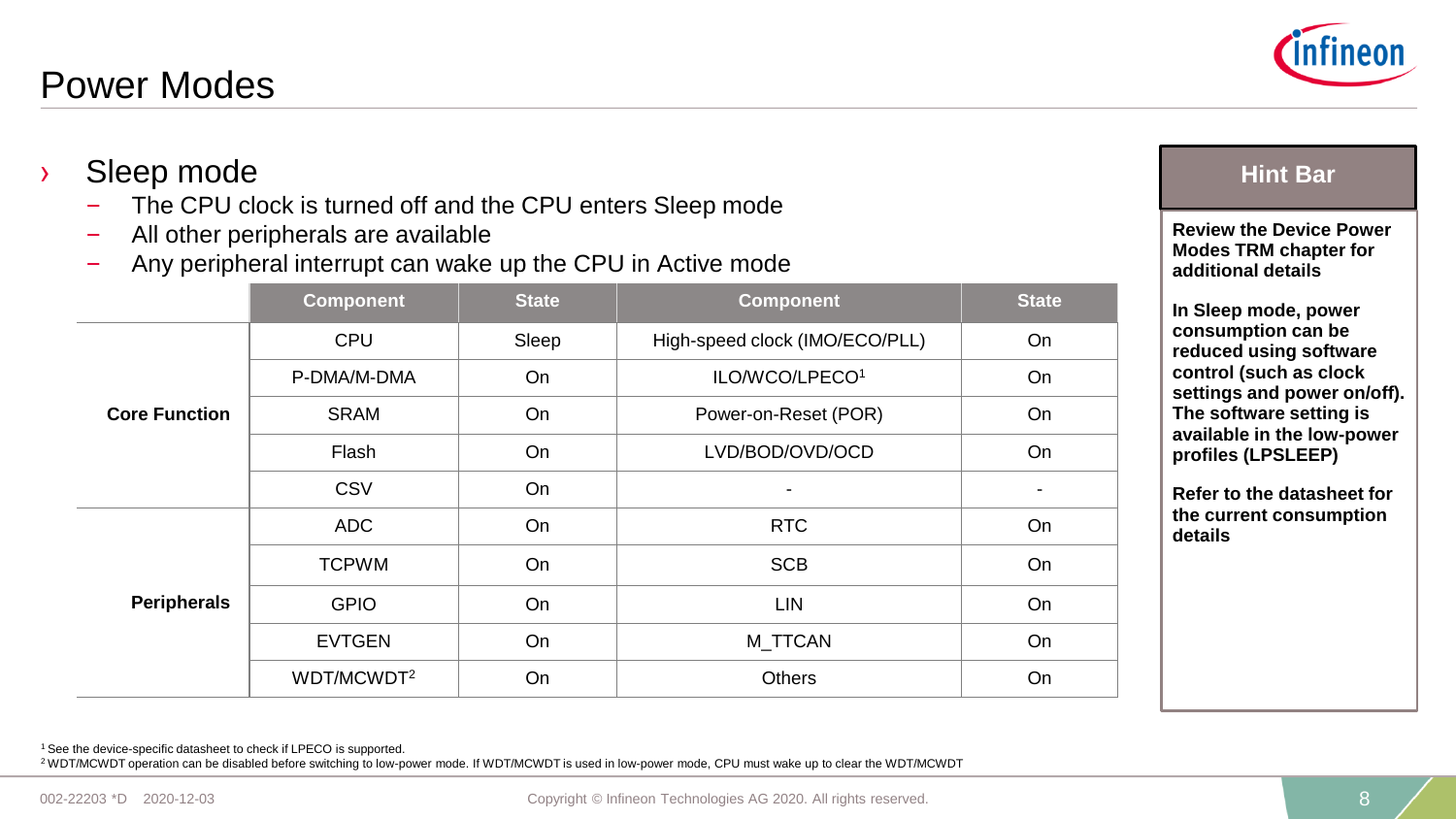<sup>1</sup> This is not retained by default. It must be configured by software <sup>2</sup> See the device-specific datasheet to check if LPECO is supported.

<sup>3</sup> Specific registers of CPU, DMA, and peripherals are retained while other parts are powered off

#### Power Modes

|  | DeepSleep mode |  |
|--|----------------|--|
|--|----------------|--|

- Only low-frequency peripherals are available
- SRAM data is retained<sup>1</sup>
- LVD/BOD/OVD/OCD monitors power lines in low-power mode

|                      | <b>Component</b>                         | <b>State</b>              | <b>Component</b>               | <b>State</b>              |
|----------------------|------------------------------------------|---------------------------|--------------------------------|---------------------------|
| <b>Core Function</b> | CPU                                      | $R$ etention <sup>3</sup> | High-speed clock (IMO/ECO/PLL) | Off                       |
|                      | P-DMA/M-DMA                              | $R$ etention <sup>3</sup> | ILO/WCO/LPECO <sup>2</sup>     | <b>On</b>                 |
|                      | <b>SRAM</b><br>$R$ etention <sup>3</sup> |                           | Power-on-Reset (POR)           | On                        |
|                      | Flash                                    | Off                       | LVD/BOD/OVD/OCD                | On                        |
|                      | CSV                                      | On                        |                                |                           |
| <b>Peripherals</b>   | ADC                                      | $R$ etention <sup>3</sup> | <b>RTC</b>                     | On                        |
|                      | <b>TCPWM</b>                             | Off                       | <b>SCB</b>                     | On (only 0ch)             |
|                      | <b>GPIO</b>                              | On/Freeze                 | <b>LIN</b>                     | $R$ etention <sup>3</sup> |
|                      | <b>EVTGEN</b>                            | On                        | M_TTCAN                        | $R$ etention <sup>3</sup> |
|                      | WDT/MCWDT <sup>4</sup>                   | On                        | <b>Others</b>                  | $R$ etention <sup>3</sup> |

#### **Hint Bar**

**Review the Device Power Modes TRM chapter for additional details**

**Specific peripheral (WDT, RTC, EVTGEN, SCB#0, and GPIO) interrupts can wake up the CPU to Active mode**

**In Debug mode, an attempt to enter DeepSleep results in a transition to Sleep mode instead, with all power and clocks active. Upon terminating the debug session, the device will automatically transition to DeepSleep mode**

**Refer to the datasheet for the current consumption details**

002-22203 \*D 2020-12-03 **Copyright © Infineon Technologies AG 2020.** All rights reserved.

<sup>4</sup>WDT/MCWDT operation can be disabled before switching to low-power mode. If WDT/MCWDT is used in low-power mode, CPU must wake up to clear WDT/MCWDT

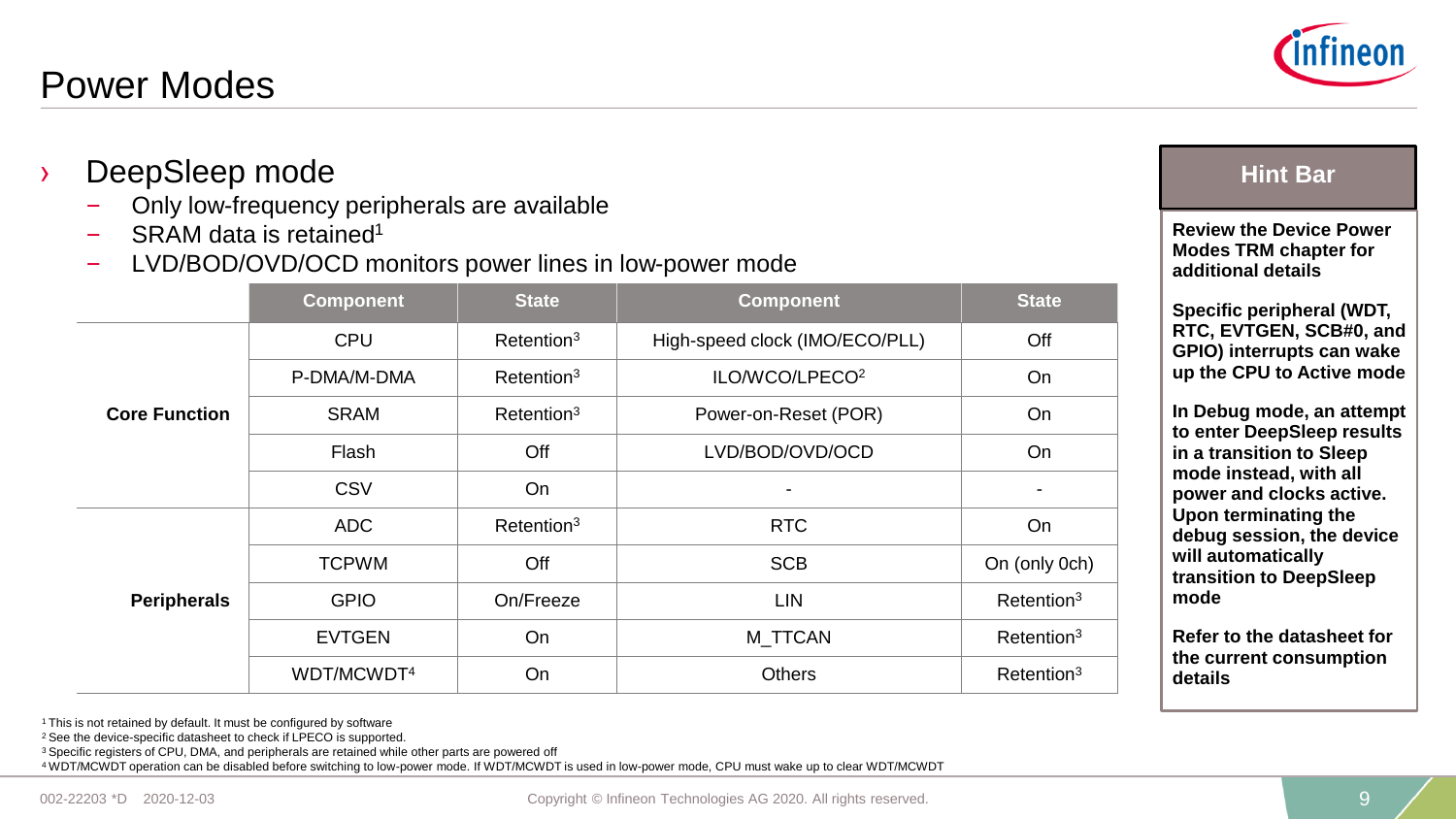<sup>2</sup> See the device-specific datasheet to check if LPECO is supported.

<sup>3</sup> See the device-specific datasheet to check if CSV function is available in Hibernate mode.

#### Power Modes

#### › Hibernate mode

- I/O states, RTC, WDT, and POR are retained; everything else is off
- Device resets on wakeup
- Wakeup event: RTC or GPIO (up to 4 pins<sup>1</sup>) or WDT

<sup>4</sup>The I/O state must be frozen before going into Hibernate mode and unfrozen after Reset, to complete the transition to Active mode

<sup>5</sup>WDT/MCWDT operation can be disabled before switching to low-power mode. If WDT/MCWDT is used in low-power mode, CPU must wake up to clear WDT/MCWDT

|                      | <b>Component</b>                           | <b>State</b>                          | <b>Component</b>           | <b>State</b>             |
|----------------------|--------------------------------------------|---------------------------------------|----------------------------|--------------------------|
|                      | <b>CPU</b>                                 | Off<br>High-speed clock (IMO/ECO/PLL) |                            | Off                      |
|                      | P-DMA/M-DMA                                | Off                                   | ILO/WCO/LPECO <sup>2</sup> | On                       |
| <b>Core Function</b> | Off<br><b>SRAM</b><br>Power-on-Reset (POR) |                                       |                            | On                       |
|                      | Flash                                      | Off                                   | LVD/BOD/OVD/OCD            | Off                      |
|                      | CSV <sup>3</sup>                           | On                                    |                            | $\overline{\phantom{a}}$ |
|                      | <b>ADC</b>                                 | Off                                   | <b>RTC</b>                 | On                       |
|                      | <b>TCPWM</b>                               | Off                                   | <b>SCB</b>                 | Off                      |
| <b>Peripherals</b>   | <b>GPIO</b>                                | Freeze <sup>4</sup><br><b>LIN</b>     |                            | Off                      |
|                      | <b>EVTGEN</b>                              | Off                                   | M_TTCAN                    | Off                      |
|                      | WDT/MCWDT <sup>5</sup>                     | On (only WDT)                         | <b>Others</b>              | Off                      |

#### **Hint Bar**

**Review the Device Power Modes TRM chapter for additional details**

**Refer to the datasheet for the current consumption details**

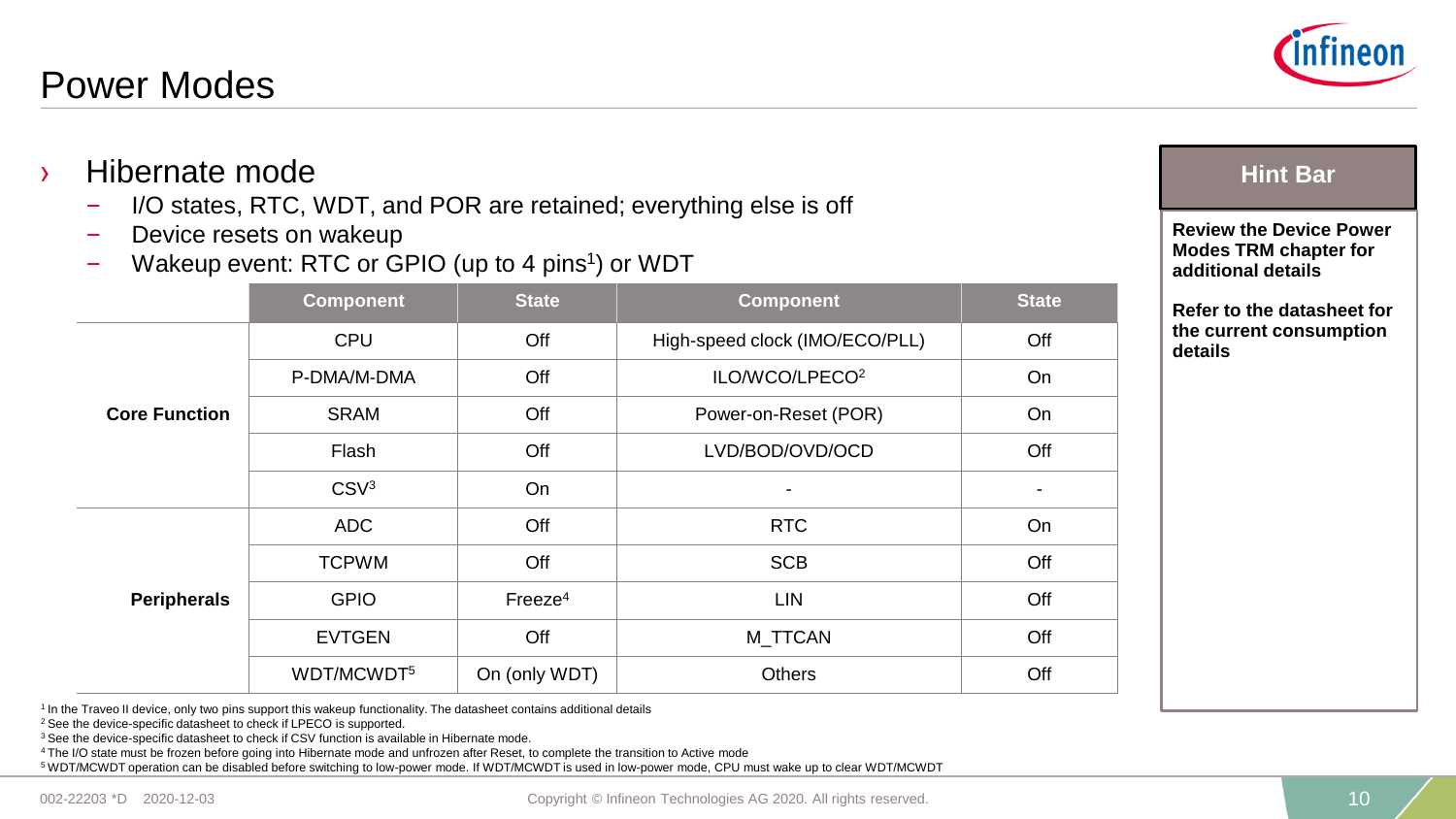

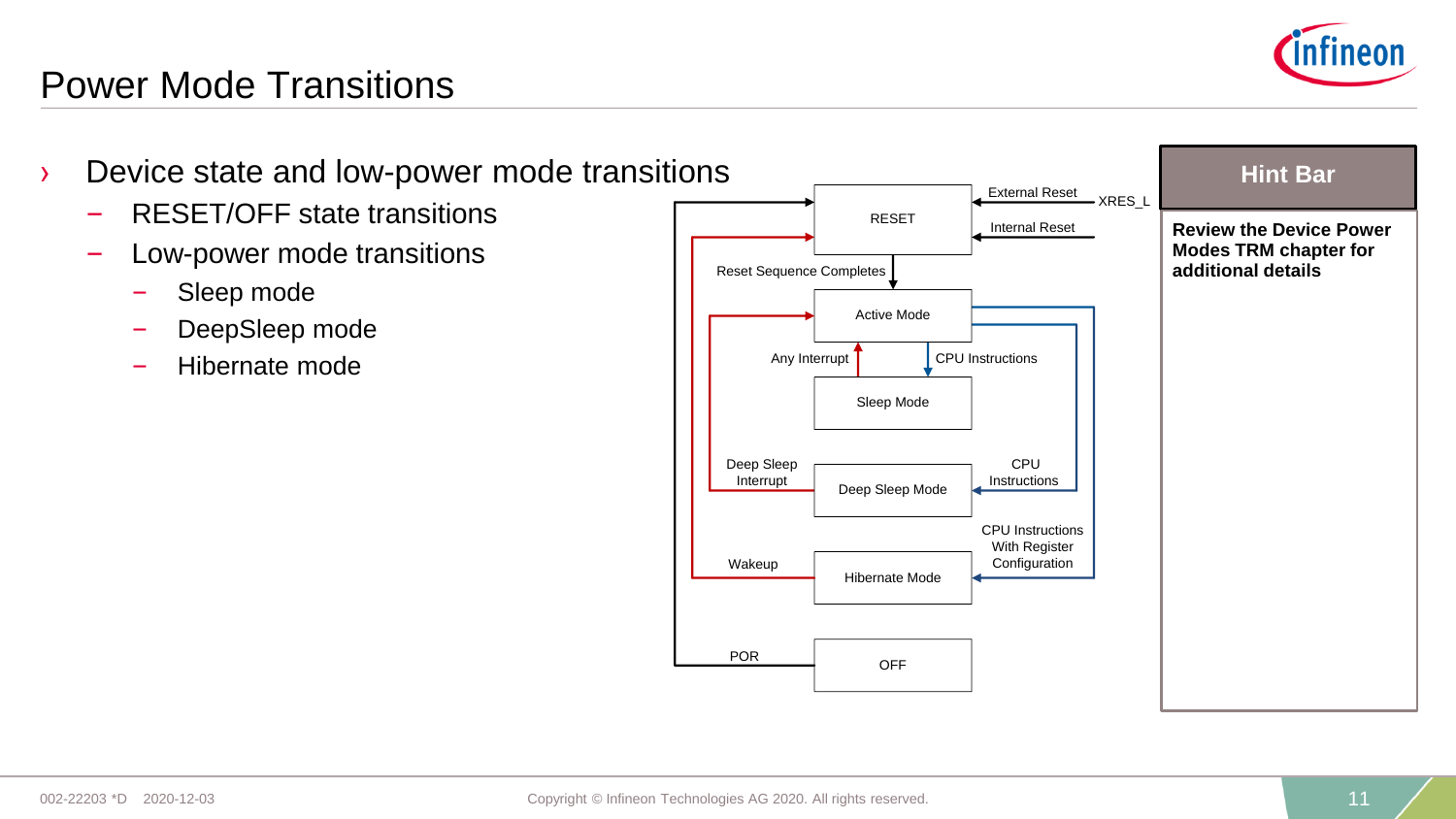

- RESET/OFF state transitions
	- OFF state:
		- Represents the state with no power applied
		- Goes to RESET when power-up is above POR level (POR event)
	- RESET state:
		- Detects reset event − POR, external reset, internal reset<sup>1</sup>
		- Goes to Active mode after reset sequence completion
		- Starts IMO
	- Assertion of XRES L during any of the power modes will transition device to RESET

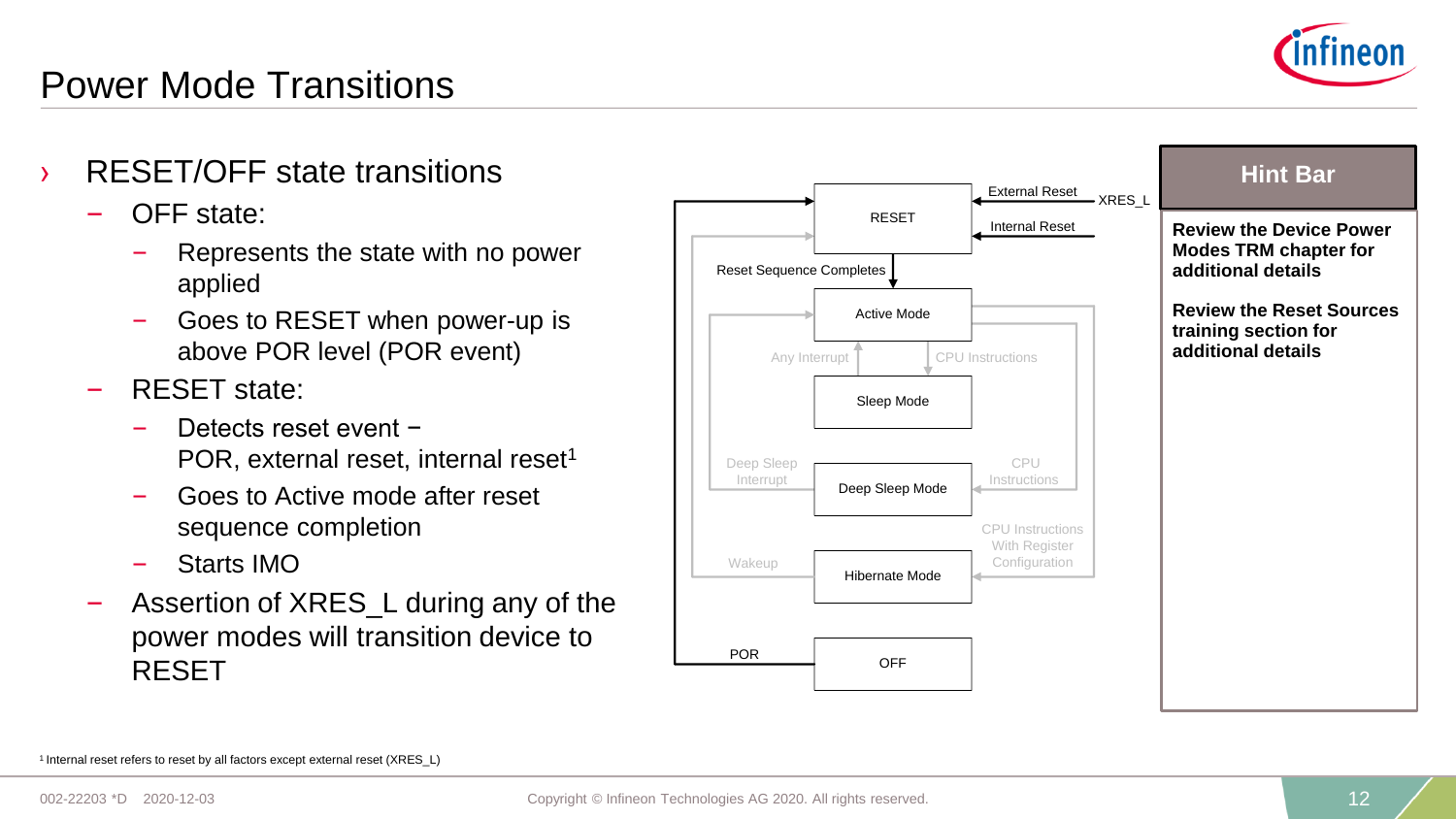

- Sleep mode transitions
	- Enter Sleep mode<sup>1</sup>
		- Set the interrupt controller for application-specific wakeup interrupt
		- Clear the SLEEPDEEP in SCR<sup>2</sup> register of both CPUs
		- Execute WFI<sup>3</sup> instruction on both CPUs
	- Wakeup
		- Wakeup of application-specific interrupt occurs
		- CPU goes from Sleep mode to Active mode and executes interrupt handler



#### **Hint Bar**

**Review the Device Power Modes TRM chapter for additional details**

**Arm® provides additional supporting material on their webpage: [infocenter.arm.com](http://infocenter.arm.com/)**

**When transitioning from Active mode to Sleep mode, the LPACTIVE profile is inherited**

**When transitioning from Sleep mode to Active mode, the LPSLEEP profile is inherited**

<sup>1</sup>Device will enter Sleep mode only when both cores are in sleep state

<sup>2</sup> The SCR register is CPU-specific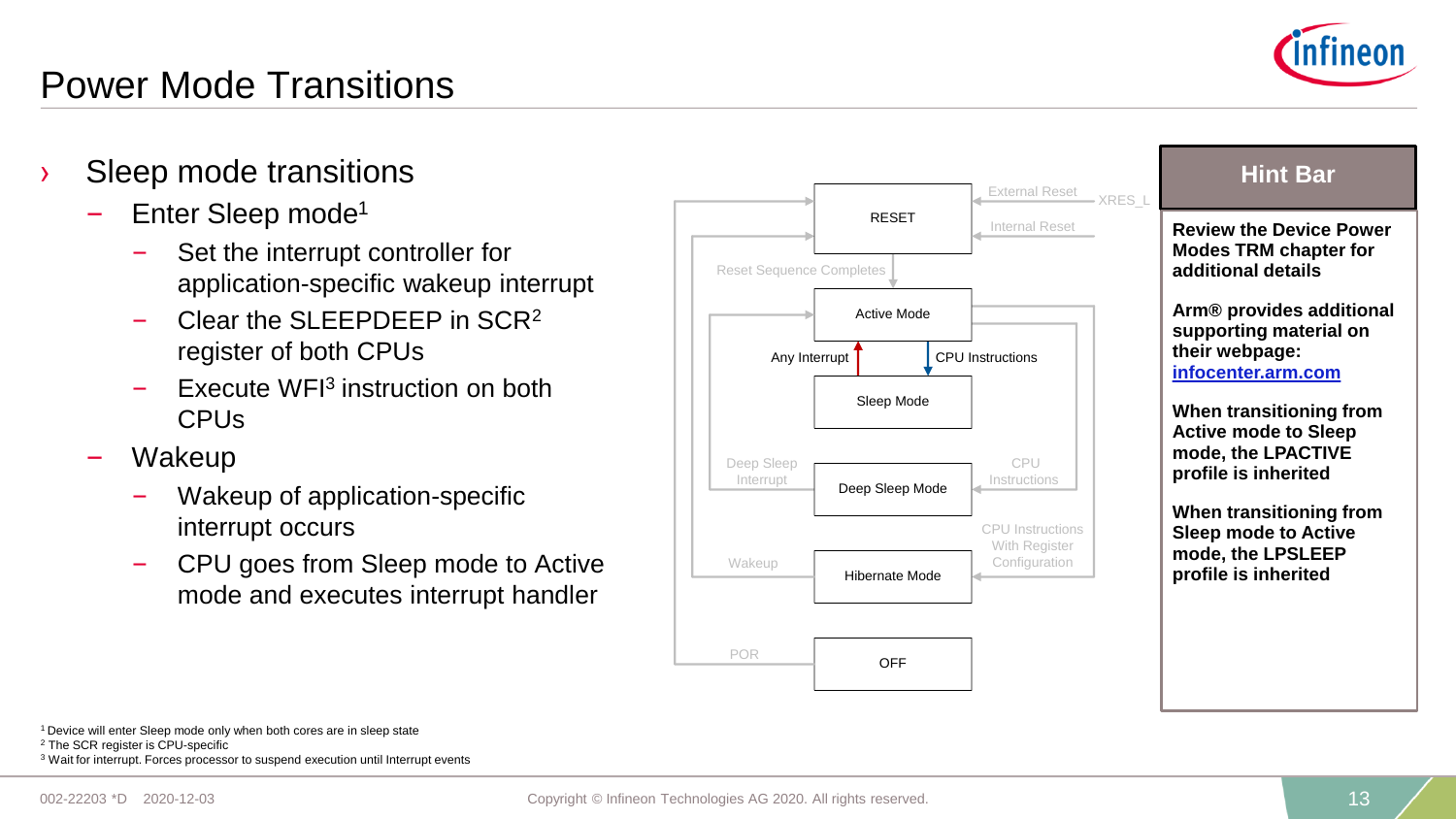

- DeepSleep mode transitions
	- Enter DeepSleep mode
		- Check if low-power functions are ready<sup>1</sup>
		- Set the wakeup interrupt controller (WIC)
			- for application-specific wakeup interrupt
		- Set the SLEEPDEEP in the SCR register of both CPUs
		- Execute WFI instructions on both CPUs
	- Wakeup
		- Wakeup interrupt from DeepSleep peripherals or GPIOs
		- Device transitions to Active mode
		- CPU exits DeepSleep mode and executes interrupt handler



#### **Hint Bar**

**Review the Device Power Modes TRM chapter for additional details**

**If an attempt is made to transition to DeepSleep mode while low-power circuits are not ready or the debugger is connected, the device will enter Sleep mode temporarily and automatically transition to DeepSleep mode when both conditions are satisfied**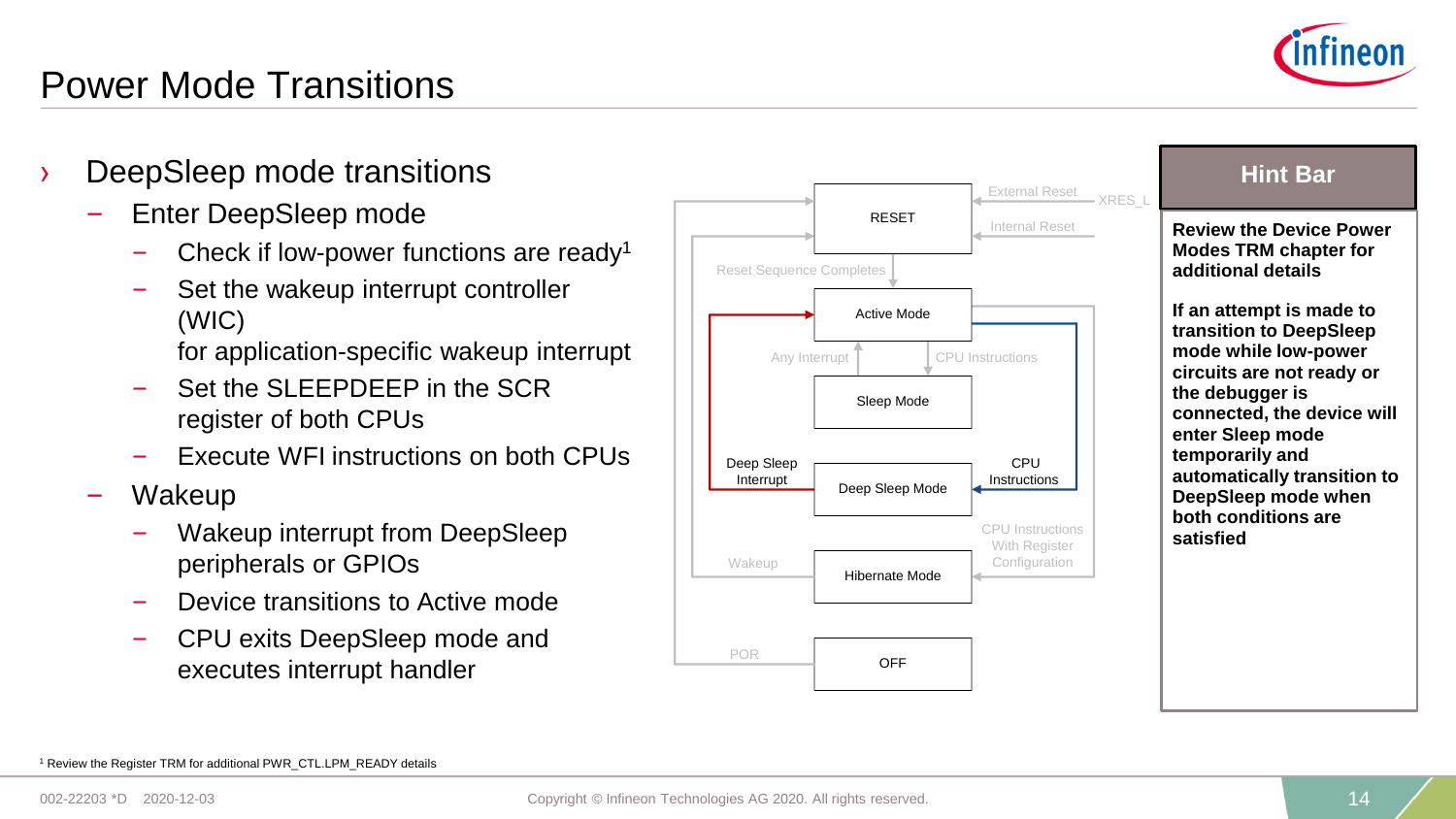

- › Hibernate mode transitions
	- Enter Hibernate mode
		- Set the PWR\_HIBERNATE<sup>1</sup> and PWR\_HIB\_DATA<sup>1</sup> registers based on the wakeup requirement
		- Set the FREEZE bit [17] of PWR\_HIBERNATE register to freeze the I/O pins
		- Set the HIBERNATE bit [31] of PWR\_HIBERNATE register to enter Hibernate mode
		- Read the PWR\_HIBERNATE register to make sure that the write has taken effect
		- Execute WFI instruction on both CPUs
	- Wakeup
		- Wakeup event from RTC, designated GPIOs, or WDT
		- Goes to RESET state
		- Transitions to Active mode after reset sequence completion<sup>2</sup>

<sup>1</sup>The Register TRM provides additional details of PWR\_HIBERNATE and PWR\_HIB\_DATA <sup>2</sup> Unfreeze the I/Os after reaching Active state to complete transition





#### **Hint Bar**

**Review the Device Power Modes TRM chapter for additional details**

**Traveo II offers four 32-bit registers in the backup domain to hold the data during Hibernate mode**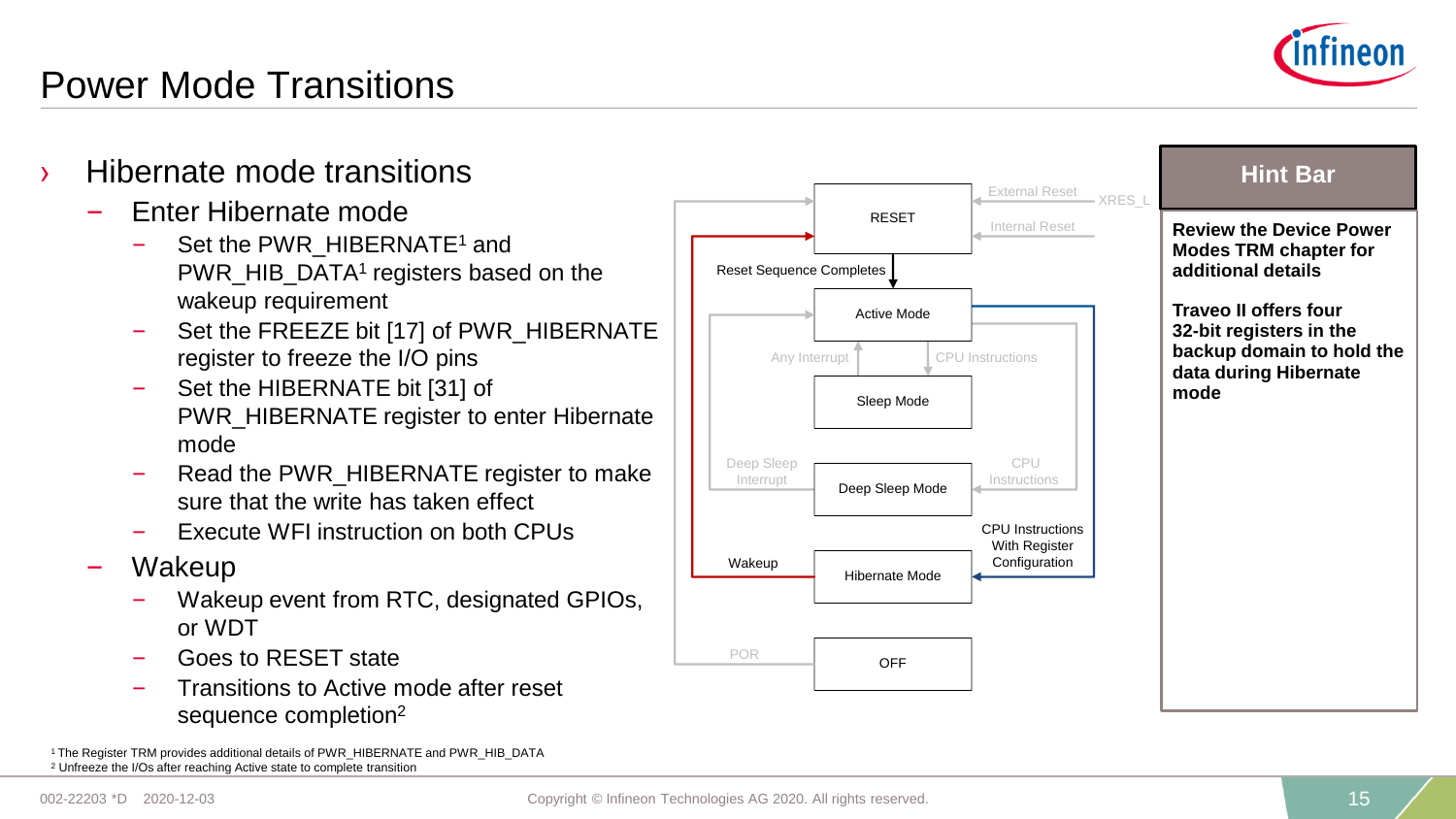

# Part of your life. Part of tomorrow.